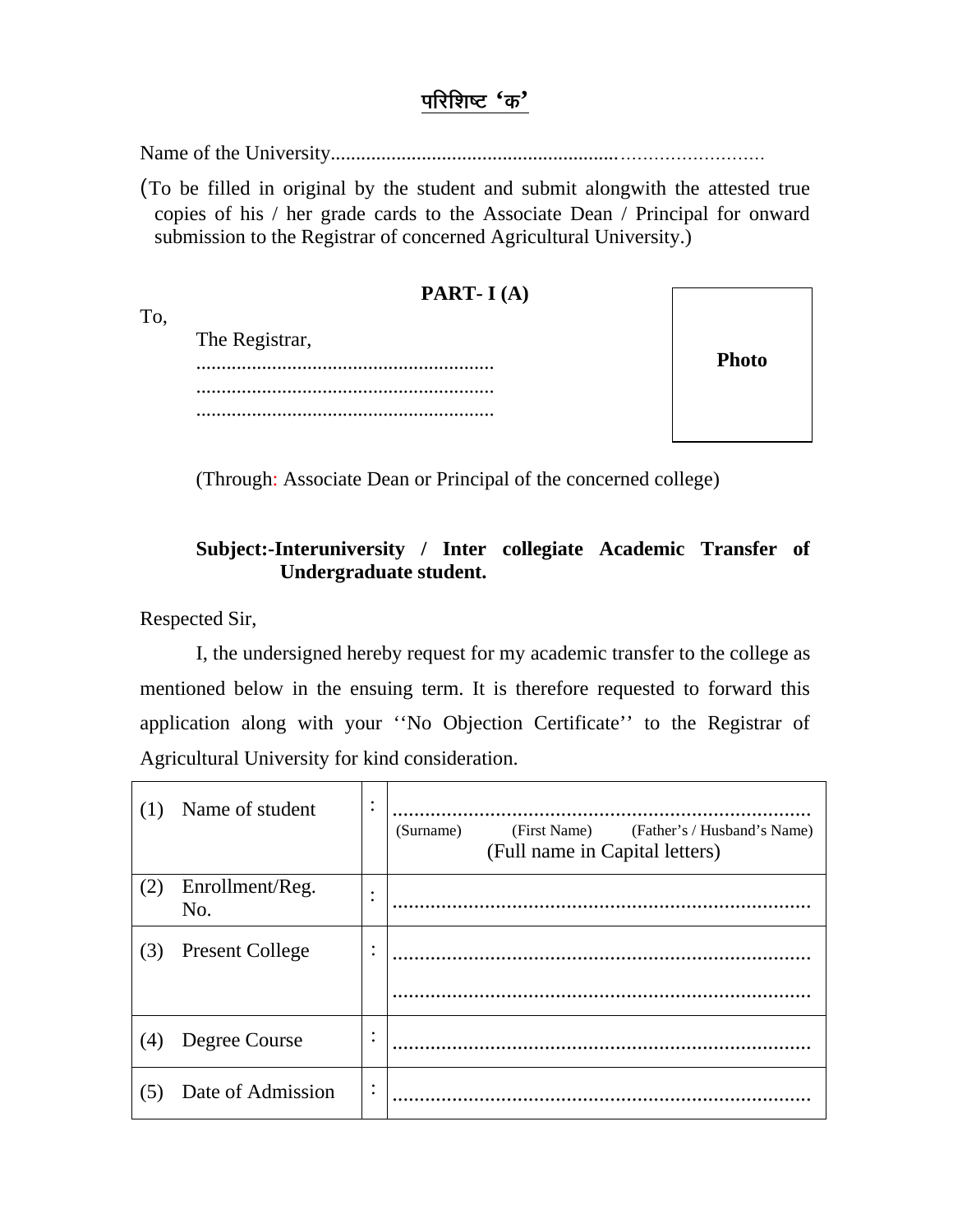| (6)  | Academic year                                                                                                                                                            | :              |                      |
|------|--------------------------------------------------------------------------------------------------------------------------------------------------------------------------|----------------|----------------------|
| (7)  | Semester in which<br>learning                                                                                                                                            | $\ddot{\cdot}$ |                      |
| (8)  | Total credits passed<br>up to date of<br>application                                                                                                                     | $\vdots$       |                      |
| (9)  | <b>Total Grade points</b><br>and Cumulative<br><b>Grade Point Average</b><br>obtained (Attested<br>copies of grade cards<br>enclosed)                                    | $\ddot{\cdot}$ |                      |
| (10) | Name of the<br>University where<br>intends to be<br>transferred                                                                                                          |                |                      |
|      | $(11)$ Name of college(s)<br>where intends to be<br>transferred                                                                                                          | $\ddot{\cdot}$ |                      |
| (12) | Genuine reason for<br>academic transfer (In<br>case of medical reason,<br>the Certificate of<br>District Civil Surgeon<br>must be enclosed)                              | $\ddot{\cdot}$ |                      |
| (13) | D.D. of Rs.500/- in<br>favour of<br>'Comptroller,<br>Name of the<br>concerned University<br>' payable at<br>concerned University<br>headquarter is<br>enclosed herewith. | $\ddot{\cdot}$ | $D.D. No.$ :<br>Date |

### Place : \_\_\_\_\_\_\_\_\_\_\_\_\_\_

Date : \_\_\_\_\_\_\_\_\_\_\_\_\_\_ **Signature of student** 

 **Signature \_\_\_\_\_\_\_\_\_\_\_\_\_\_\_\_\_\_**  Name and Designation <u>\_\_\_\_\_\_\_\_\_\_\_\_\_\_\_</u> of Counselor/Advisor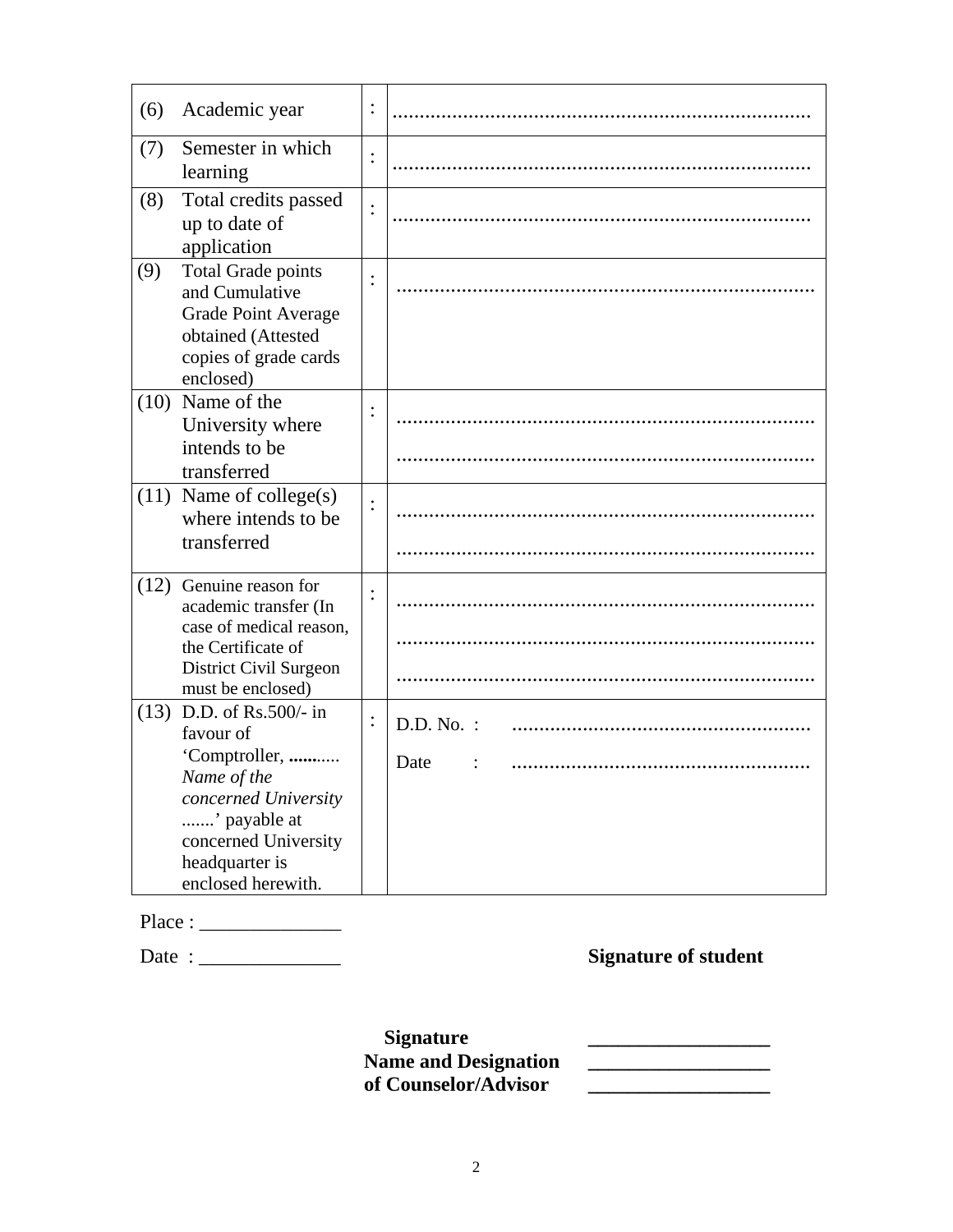# $PART-I(B)$

# NO OBJECTION CERTIFICATE OF PARENT

|      | I have No Objection for effecting the transfer of my son/daughter from |    |                             |
|------|------------------------------------------------------------------------|----|-----------------------------|
|      |                                                                        |    | College to                  |
|      | College.                                                               |    |                             |
|      |                                                                        |    |                             |
|      | <b>Signature and Name and Full Address</b>                             |    |                             |
|      | of the Parent with contact numbers                                     |    |                             |
|      |                                                                        |    |                             |
|      |                                                                        |    |                             |
|      |                                                                        |    |                             |
|      | पालकांचे ना हरकत प्रमाणपत्र                                            |    |                             |
|      |                                                                        |    | <u>.</u> या महाविद्यालयातून |
|      |                                                                        | या | महाविद्यालयात               |
|      | माझ्या पाल्याची बदली करण्यास माझी हरकत नाही.                           |    |                             |
|      |                                                                        |    |                             |
| स्थळ |                                                                        |    |                             |

| दिनांक ः | रवाक्षरी, नाव आणि दूरध्वनी / मोबाईल |
|----------|-------------------------------------|
|          | क्रमांकासह पालकांचा पूर्ण पत्ता     |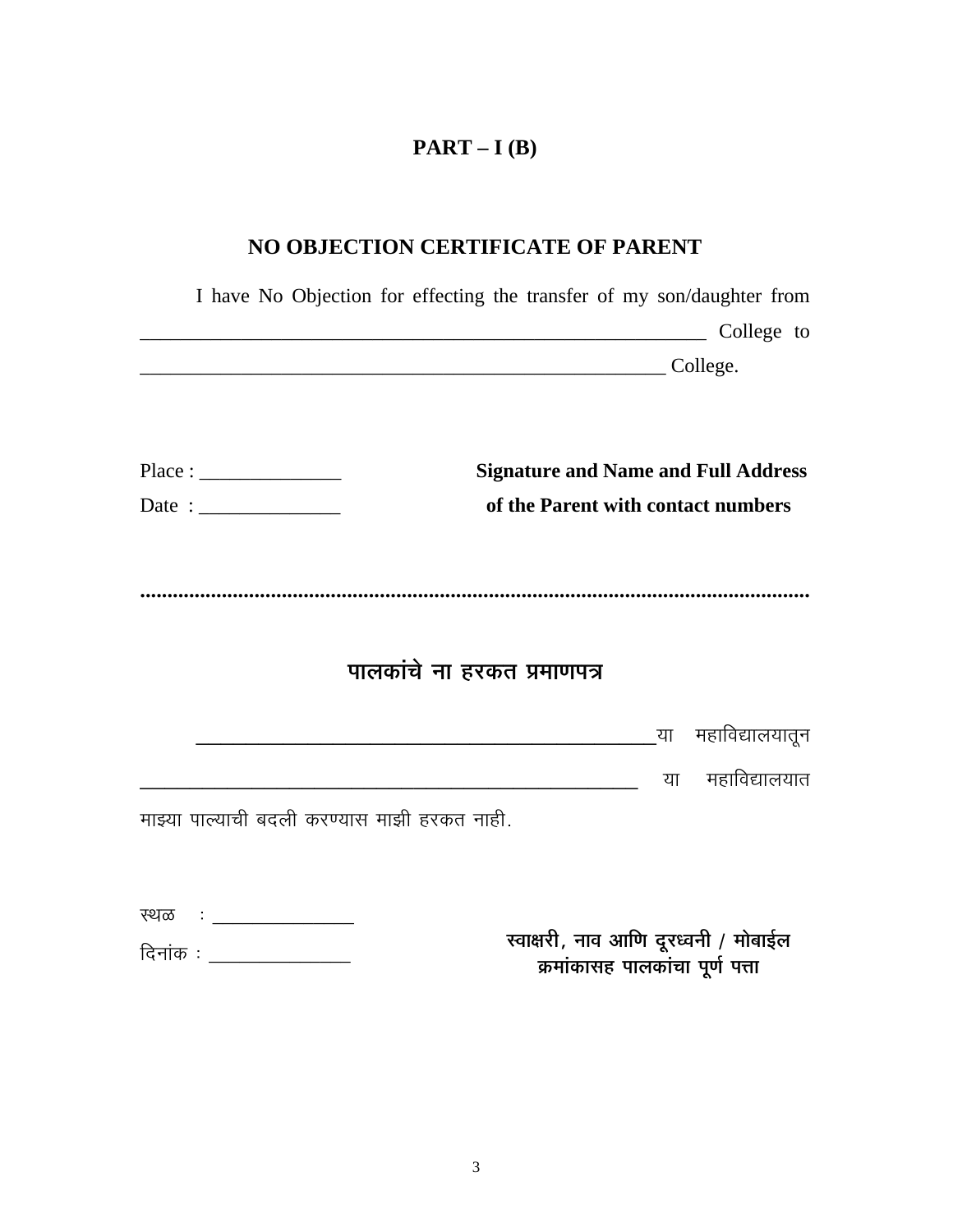### **PART – II**

#### **NO OBJECTION CERTIFICATE**

(To be issued by the Associate Dean / Principal of the College in which the student is on roll)

Certified that this College has 'No Objection', if Mr. / Miss \_\_\_\_\_\_\_\_\_

**EXECUTE:**  $\frac{1}{2}$  **EXECUTE:**  $\frac{1}{2}$  is transferred to the college as applied.

|      |  | <b>Associate Dean / Principal</b> |  |
|------|--|-----------------------------------|--|
| Seal |  |                                   |  |

(Name of the concerned college)

Place : \_\_\_\_\_\_\_\_\_\_\_\_\_\_

Date : \_\_\_\_\_\_\_\_\_\_\_\_\_\_

**....................................................................................................................................**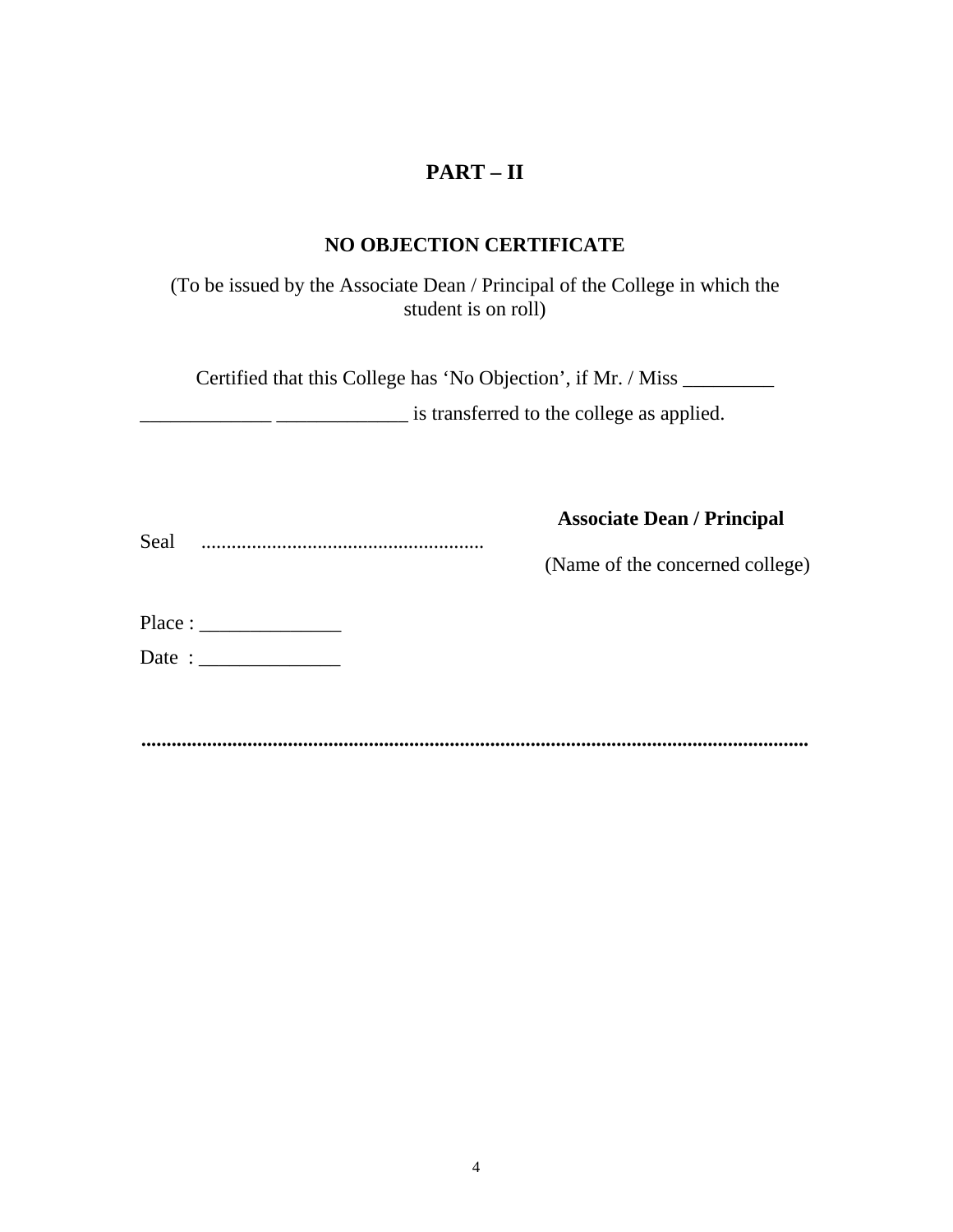## **PART-III**

| (Application of the student to the Registrar of the University to which he / she |  |  |  |  |  |
|----------------------------------------------------------------------------------|--|--|--|--|--|
| intends to be transferred.)                                                      |  |  |  |  |  |

To,

The Registrar,

\_\_\_\_\_\_\_\_\_\_\_\_\_\_\_\_\_\_\_\_\_\_\_\_\_\_\_\_\_\_

|  | <b>Subject: Inter University / Inter Collegiate Academic Transfer.</b> |
|--|------------------------------------------------------------------------|
|--|------------------------------------------------------------------------|

Respected Sir,

| Respected SII,                                                                                                                                                                                                                                                                                                                                                                                                                         |                                          |
|----------------------------------------------------------------------------------------------------------------------------------------------------------------------------------------------------------------------------------------------------------------------------------------------------------------------------------------------------------------------------------------------------------------------------------------|------------------------------------------|
| I, the undersigned student of ______________________ semester of _________                                                                                                                                                                                                                                                                                                                                                             |                                          |
|                                                                                                                                                                                                                                                                                                                                                                                                                                        |                                          |
|                                                                                                                                                                                                                                                                                                                                                                                                                                        | (Name of the College)                    |
|                                                                                                                                                                                                                                                                                                                                                                                                                                        |                                          |
| request that due to the reason given below, I intend for                                                                                                                                                                                                                                                                                                                                                                               |                                          |
| transfer to any of the following colleges of your University in the ____________                                                                                                                                                                                                                                                                                                                                                       |                                          |
| semester of the academic year _______________. Kindly consider my                                                                                                                                                                                                                                                                                                                                                                      |                                          |
| application for transfer at the earliest.                                                                                                                                                                                                                                                                                                                                                                                              |                                          |
|                                                                                                                                                                                                                                                                                                                                                                                                                                        |                                          |
|                                                                                                                                                                                                                                                                                                                                                                                                                                        |                                          |
| (b) Preference of college(s) to which transfer is desired.                                                                                                                                                                                                                                                                                                                                                                             |                                          |
|                                                                                                                                                                                                                                                                                                                                                                                                                                        |                                          |
| $\overline{\text{ii}}$ $\overline{\text{iii}}$                                                                                                                                                                                                                                                                                                                                                                                         |                                          |
| $\overline{\text{iii)}}$ $\overline{\phantom{}}$                                                                                                                                                                                                                                                                                                                                                                                       |                                          |
|                                                                                                                                                                                                                                                                                                                                                                                                                                        |                                          |
|                                                                                                                                                                                                                                                                                                                                                                                                                                        | Yours faithfully,                        |
|                                                                                                                                                                                                                                                                                                                                                                                                                                        |                                          |
| Date: $\frac{1}{\sqrt{1-\frac{1}{2}}}\cdot\frac{1}{\sqrt{1-\frac{1}{2}}}\cdot\frac{1}{\sqrt{1-\frac{1}{2}}}\cdot\frac{1}{\sqrt{1-\frac{1}{2}}}\cdot\frac{1}{\sqrt{1-\frac{1}{2}}}\cdot\frac{1}{\sqrt{1-\frac{1}{2}}}\cdot\frac{1}{\sqrt{1-\frac{1}{2}}}\cdot\frac{1}{\sqrt{1-\frac{1}{2}}}\cdot\frac{1}{\sqrt{1-\frac{1}{2}}}\cdot\frac{1}{\sqrt{1-\frac{1}{2}}}\cdot\frac{1}{\sqrt{1-\frac{1}{2}}}\cdot\frac{1}{\sqrt{1-\frac{1}{2}}$ | <b>Signature and Name of the Student</b> |